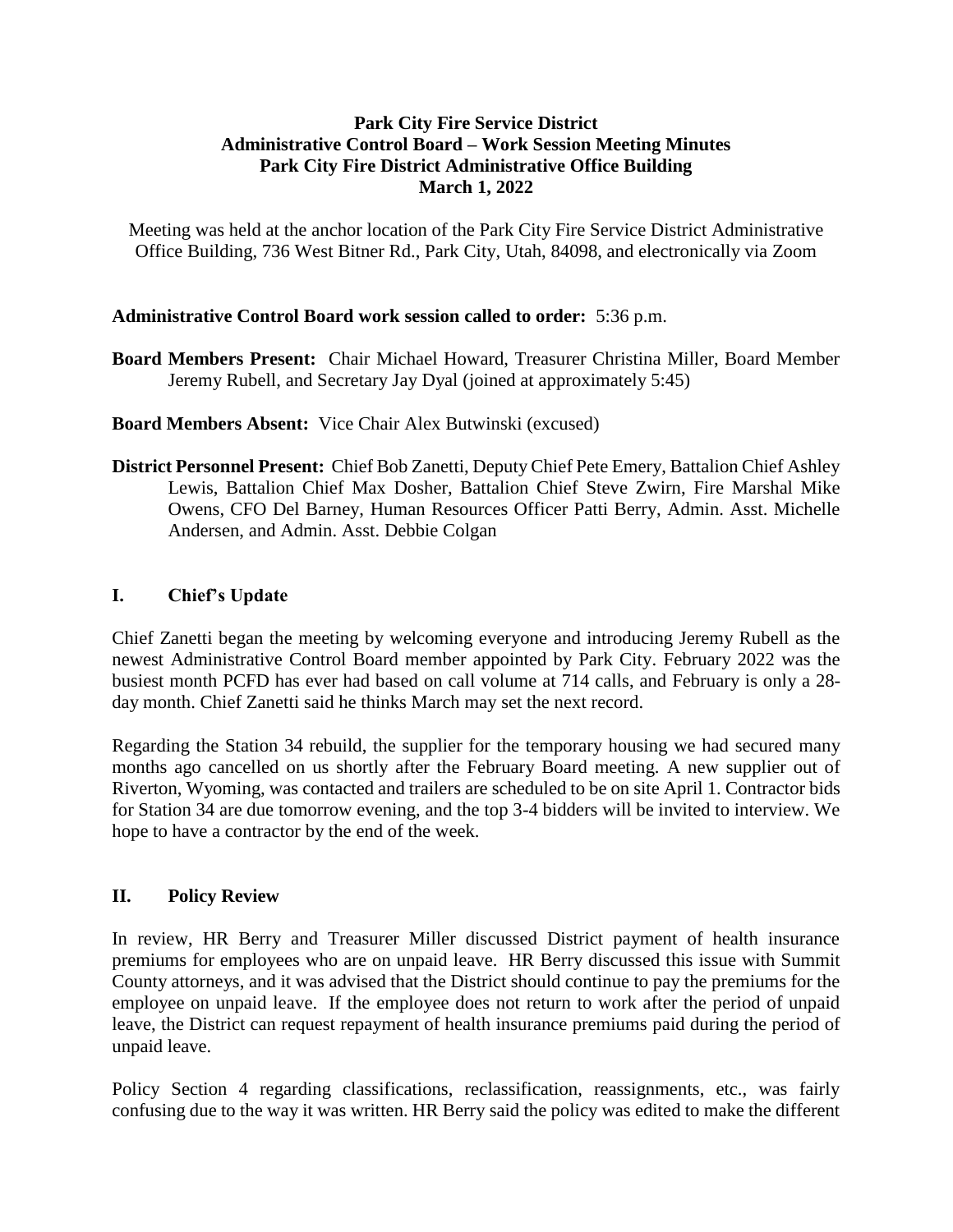categories clearer. Additionally, instances where categories were discussed in other sections were removed from those sections with the exception of the reclassification category. Reclassification also appears in Section 7, but HR Berry said the definition in Section 7 now matches the definition in Section 4.

Chair Howard asked if the county attorneys are reviewing the suggested changes to the policies, and HR Berry replied Deputy County Attorney Helen Strachan has been reviewing them. Once Chief Zanetti and HR Berry make suggested changes, the policies are sent to Deputy County Attorney Strachan for review and then brought before the Board.

Changes made to Section 6 were mostly to clean up some of the language, delete the temporary employee category, and make some additions to the full-time employment section regarding EMS employees. The temporary employee category was something carried over from the County policies in 2017, and it is not applicable to PCFD so it has been eliminated. There was some clarification made to seasonal employees in that if they are not getting benefits and work 40 hours a week, they are not violating any laws. HR Berry said she also changed the task performance test (TPT) subsection in this policy to match the Section 4 TPT subsection.

In Section 7, Personnel Actions, there were clarifications made regarding the title and classification of employees, and the term "grade" was eliminated from the section since PCFD does not use it. The reassignment subsection in Section 7 now matches Section 4, and there were other minor clean-up changes made.

The information in Section 8 regarding percentage of salary increases to department heads was deleted, and there were some other items on the second page that were deleted because they do not apply to PCFD. Separation pay was listed several times in other policies, and it has now been deleted from all other policies and is clarified in Section 8. The overtime subsection has been updated to reflect the current procedure used for determining overtime, which includes no longer deducting sleep time from suppression employees' overtime calculations.

Also in Section 8, qualifiers were added to the acting-in (out of qualification assignments) subsection to describe requirements that must be met in order for employees to get additional pay for acting-in. The subsection regarding instant bonuses was changed to match what PCFD does for performance recognition, as instant bonuses are something the County does and is not applicable to PCFD.

HR Berry said there were minimal clean-up changes to Section 10, and in Section 11 there were a couple of deletions. The first deletion was regarding call-backs and was taken out because it is discussed in another policy. The second deletion was the removal of the rest period subsection, as PCFD does not utilize rest periods.

HR Berry said these policy changes and the changes previously discussed regarding Section 9 at the last meeting will be up for approval later this evening in the regular meeting. Once approval is granted by the ACB, the policies will be forwarded to the County Council for final approval. There were no additional questions or comments from the Board regarding the policies discussed.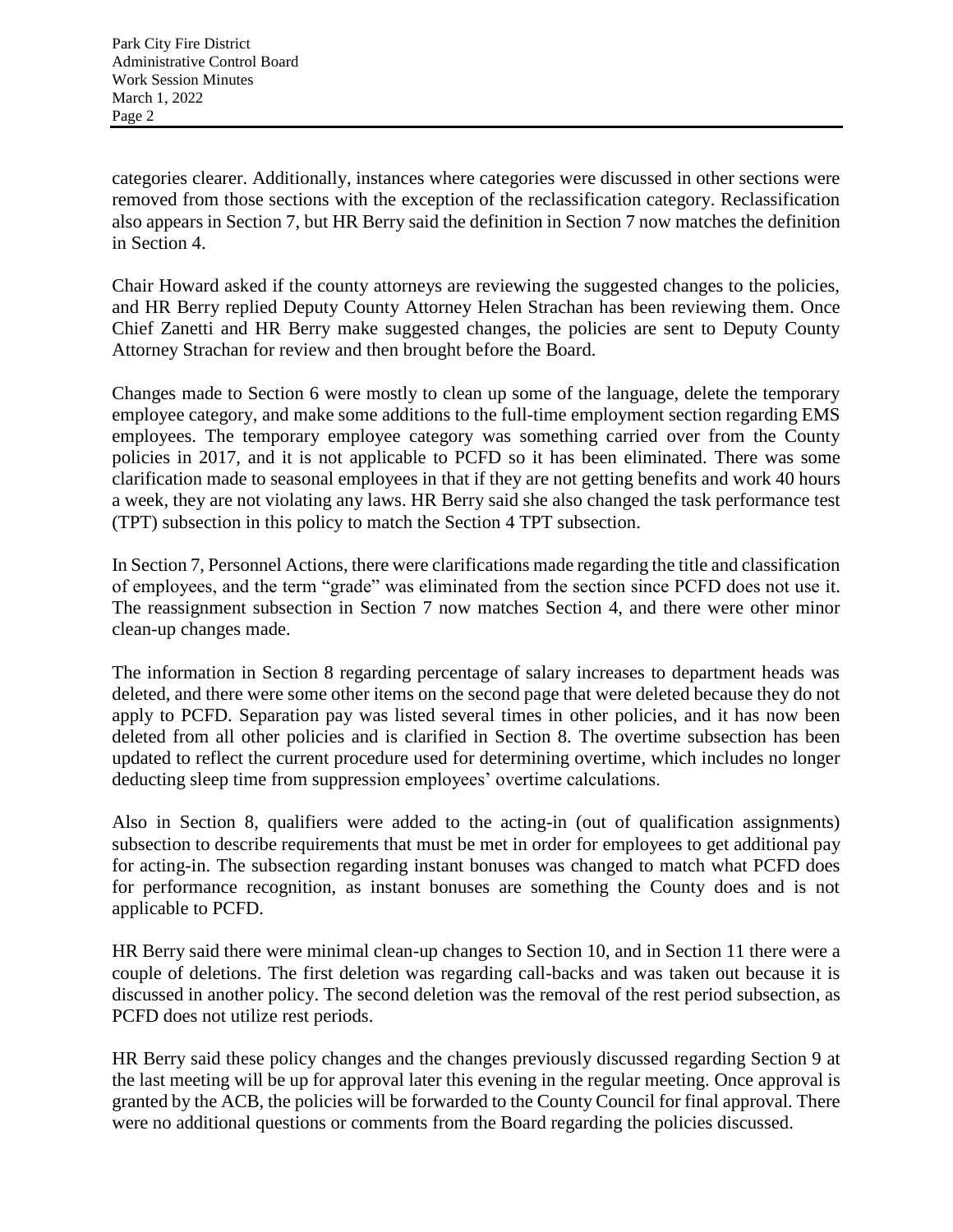# **III. Financial Update**

CFO Barney said the field audit by Larsen & Company has been completed and they will give their presentation to the Board on April 5. There were no adjustments or findings. Some financials for January have been sent to the Board but CFO Barney is still working on closing 2021. As of the end of January, PCFD is at 7.5% of the budget compared to the 8.3% we would typically be at the end of the first month of the year. We are already at 8.9% of the fuel budget, so this is something we will need to watch, and medical supply costs have also increased. We are at a normal percentage in revenues for this time of year.

# **IV. Legislative Update**

CFO Barney said the Utah Association of Special Districts (UASD) has been watching almost 400 bills this legislative session. Below are some of the bills they have been watching that are of interest to PCFD:

- HB12 regarding public safety retirement amendments is being held in the Senate and may not pass. CFO Barney said he believes we will see this bill again next year.
- HB22 regarding the Open and Public Meetings Act was passed and prohibits voting by proxy during an electronic meeting unless a resolution is adopted by the Board to allow it. This bill also states non-unanimous votes must be taken by roll call.
- HB60 regarding vaccine passport amendments states it is unlawful for a place of public accommodation to discriminate against an individual based on the individual's immunity status, and it also prohibits a governmental entity from requiring proof of immunity status, with certain exceptions. Entities are also prohibited from requiring an individual to receive a vaccine. HR Barney said the UASD had this bill amended to state we can require TB shots unless the employee submits in writing that they have a strictly held religious or personal reason why they cannot receive one. This bill may not pass out of the Senate.
- HB63 regarding vaccine exemptions amends provisions related to Covid-19 in the workplace and states an employee can be exempted from a Covid-19 vaccine requirement if the individual has had Covid and has a note from their physician. The bill would also prohibit employers from keeping employees' Covid test results, and CFO Barney said this bill may not pass out of the Senate.
- HB237 regarding local district modifications passed and requires tentative budgets be made public on the District and Utah Public Notice websites seven days after being adopted. CFO Barney commented PCFD has already been doing this.
- SB46 regarding medical cannabis patient protection amendments means medical cannabis prescriptions must be treated like any other prescription. Cannabis cannot be used 12 hours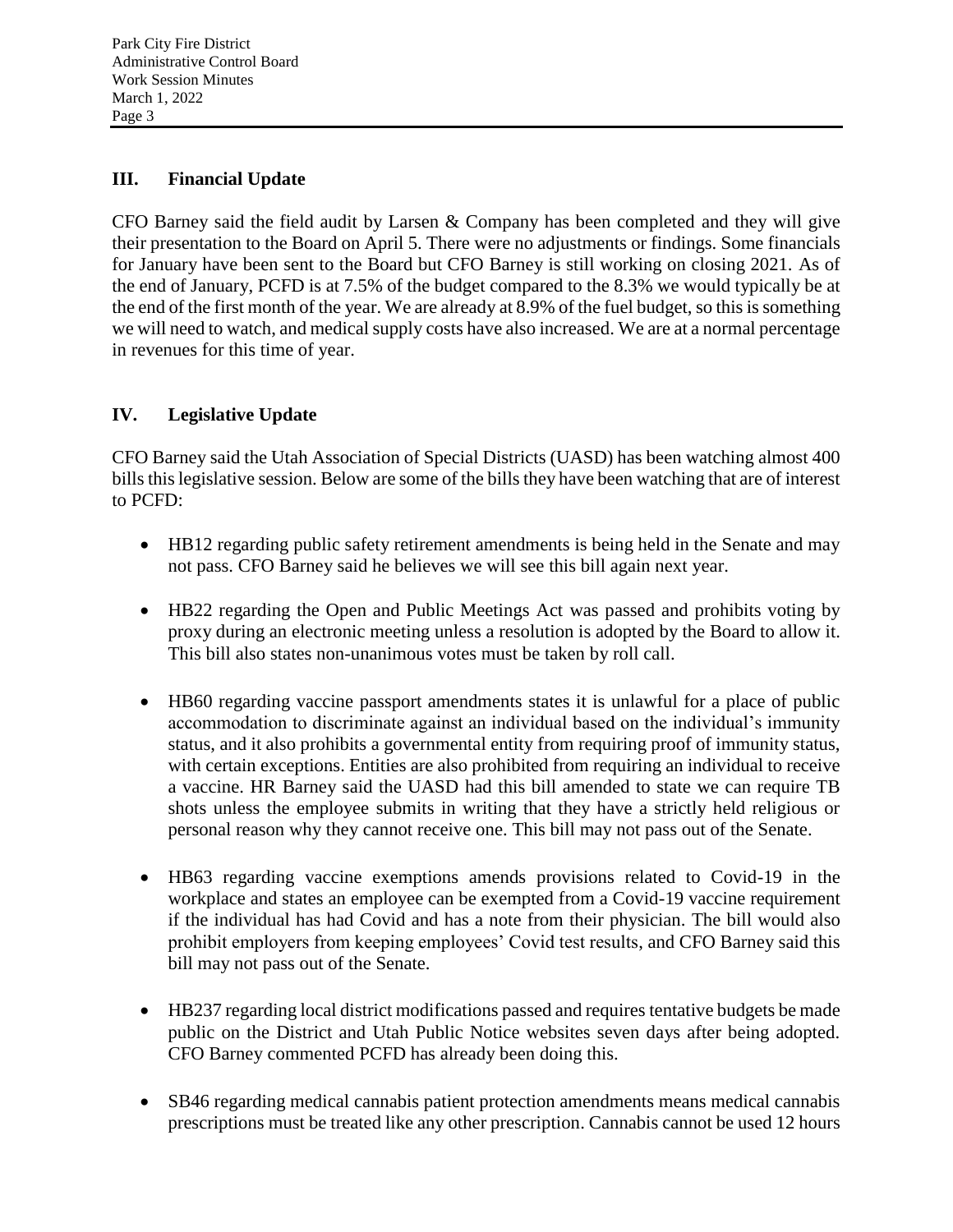prior to or while employees are on duty. Employees cannot be fired for having a prescription. Chief Zanetti said he was originally concerned PCFD could lose federal funding due to employees having cannabis prescriptions, but CFO Barney commented states that allow recreational use of cannabis in addition to medicinal use have not lost their funding.

 HB466 is regarding special service district studies. If two-thirds or more of the district's boundary is contained within a municipality's (city's) boundaries, this bill would require a feasibility study to be conducted every ten years to determine if the municipality could provide service better and cheaper than the district can. CFO Barney said he believes this bill will not pass.

FM Owens said there were three bills in this session he has been watching, they are as follows:

- HB293 is regarding ground ambulance interfacility transport licensing. There was a problem in Utah County with agencies who held licenses being able to upgrade their AEMT license level to paramedic for the sake of transports. FM Owens said the bill's language has been resolved to the point where it will not affect PCFD and will allow Utah County to do what they need. It will allow any agency who wants to increase their level of service to do so even if it creates an overlap in an already-existing area.
- FM Owens said HB 39 regarding state construction code amendments passed and is important because it cleared up the language to allow fire authorities such as PCFD to perform inspections and plan reviews and approve items without having to go through licensed engineers. It also clears up who is allowed to design systems without going through licensed engineers.
- HB 292 regarding microenterprise home kitchen amendments passed and exempts micro kitchens from hood requirements.

# **V. 2021 Annual Report**

Chief Zanetti said the 2021 annual report is complete and provides a nice snapshot into history. He said some agencies do not prepare an annual report but he believes it is an efficient way to be able to look back at some of the important events that happened during the year.

# **VI. Administrative Update**

Chief Lewis said there is nothing significant to report regarding the EMS subcommittee that has been meeting monthly. During the last subcommittee meeting, representatives from Wasatch, Grand, and San Juan counties provided brief overviews of how their counties operate and some of the issues they have encountered. Each one of them had gone through some sort of EMS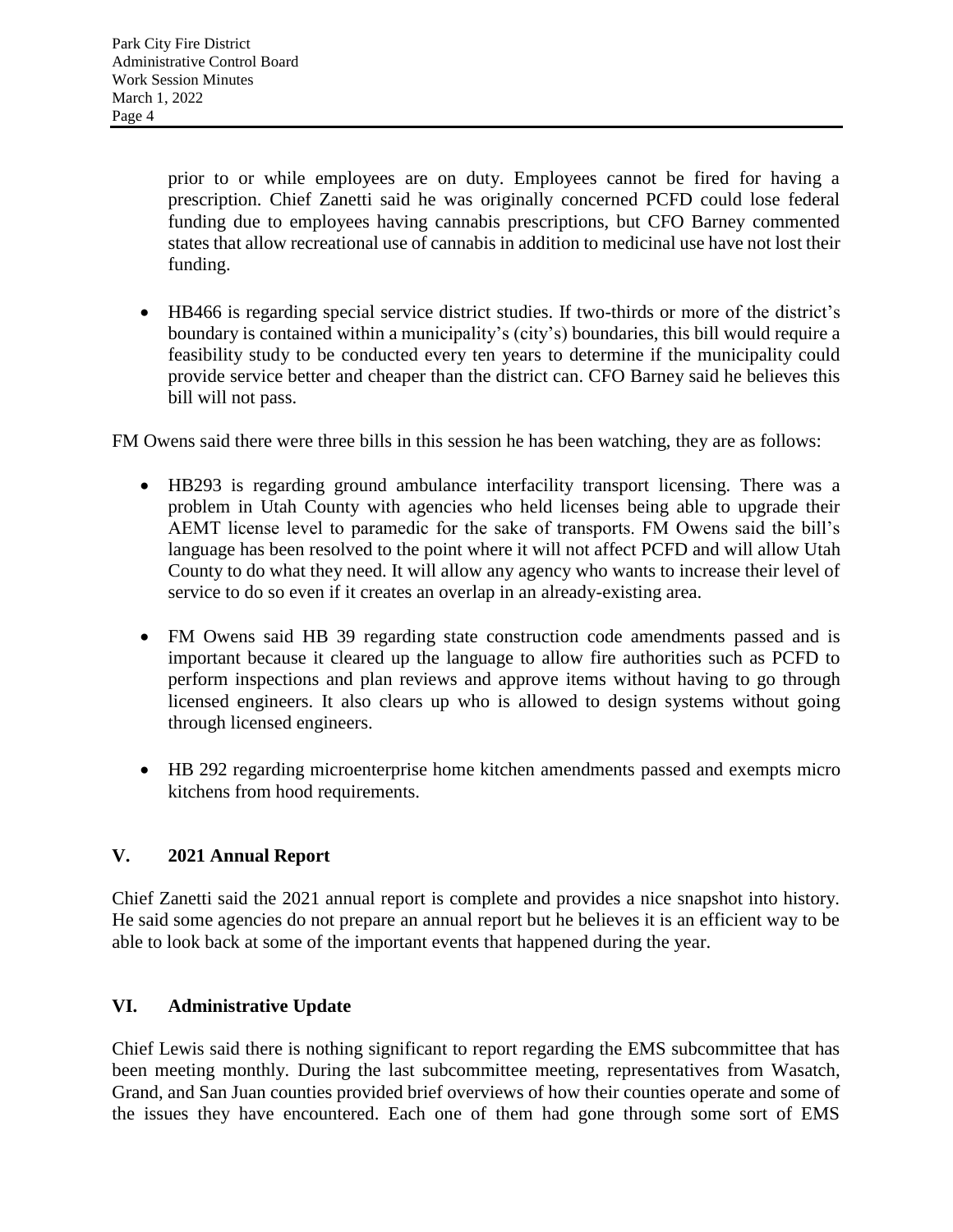assessment by an outside company. Chief Lewis said each of those counties found value in the assessment that was performed, and a discussion was held between EMS subcommittee members regarding whether such an assessment would be beneficial for Summit County. He commented you will find other organizations that did not find any value in the assessment, and these assessments come at a high cost. Chief Lewis said there will be further discussions on this at future EMS subcommittee meetings, including who would be responsible for paying for such an assessment.

# **VII. Other Divisional Updates**

Chief Zanetti mentioned new recruit interviews will be held next week and recruit camp will start on March 21.

There are about 30 days left on the North Summit Fire interlocal agreement and shifts have been filled without any vacancies and without affecting staffing at PCFD. Chief Zanetti told County Manager Tom Fisher PCFD would do everything it can to help the new chief once they are hired, and PCFD crews have been performing equipment checks and doing other tasks as needed to move toward that end. Chief Zanetti commented while he was attending the North Summit community meeting a couple weeks ago, it became clear to him that there was still a lot of misinformation in the community about what is going on in North Summit.

Tollgate is becoming the focus in North Summit now, and although the area is not within PCFD's boundaries, we do provide aid there. Chief Zanetti said Tollgate residents want a full-time fire station for the area, and there will need to be conversations with the County on how they would move forward with that and how it would be paid for.

# **VIII. EMS Update**

Chief Zanetti said there have been rumors that since North Summit firefighters have been suspended, EMS is not being provided for the area. PCFD has been providing emergency medical services for the entire county for several years now, and the North Summit firefighters have not been involved with EMS. Treasurer Miller asked if North Summit firefighters have an EMR certification, and Chief Zanetti replied South Summit does not, but North Summit does. Chief Zanetti said we are providing the best response we can right now.

# **Work Session Concluded:** 6:32 p.m.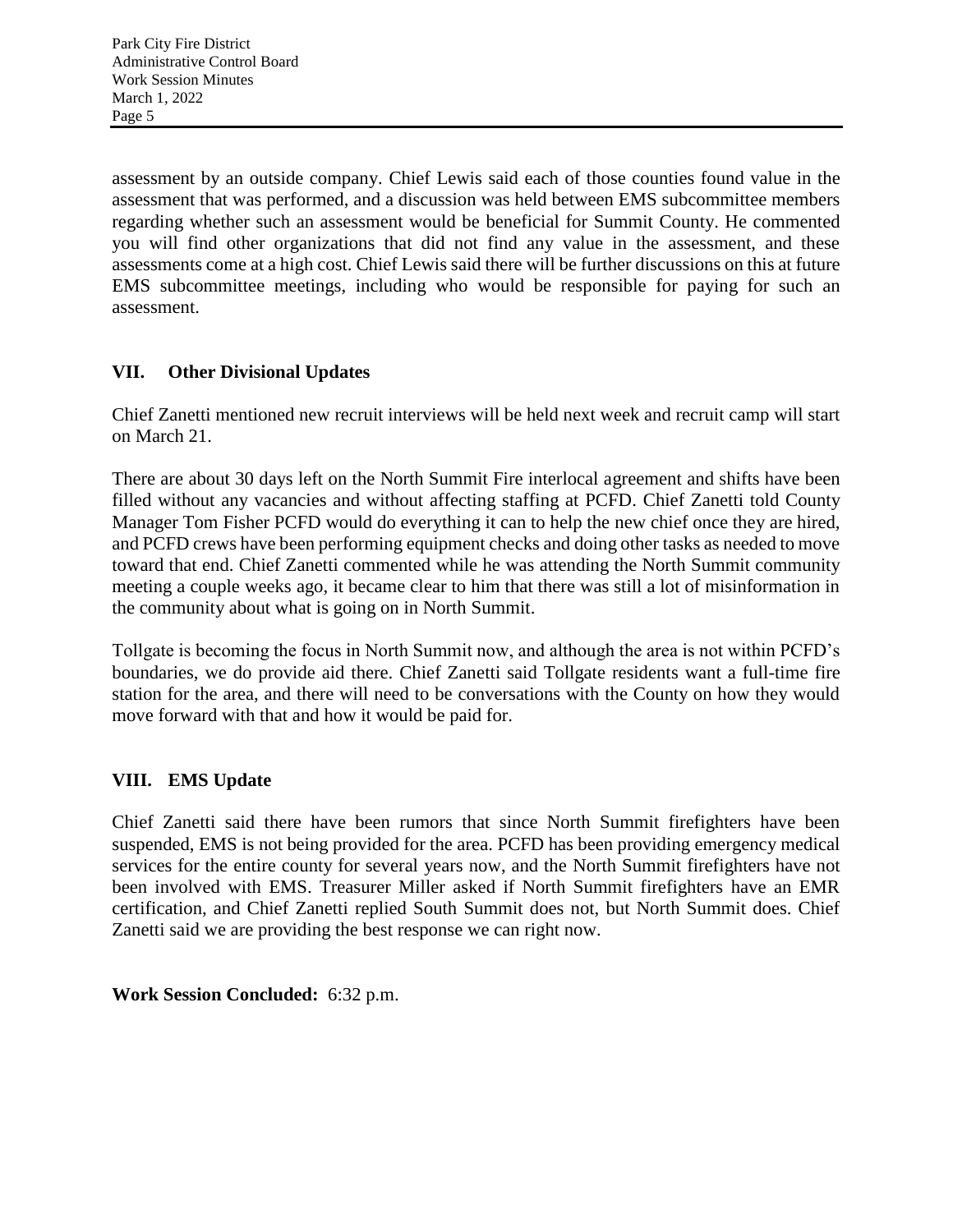### **Park City Fire Service District Administrative Control Board – Regular Meeting Minutes Fire District Administrative Office Building March 1, 2022**

Meeting was held at the anchor location of the Park City Fire Service District Administrative Office Building, 736 West Bitner Rd., Park City, Utah, 84098, and electronically via Zoom

### **Administrative Control Board regular meeting called to order: 6:32 p.m.**

**Board Members Present:** Chair Michael Howard, Treasurer Christina Miller, Board Member Jeremy Rubell, and Secretary Jay Dyal

**Board Members Absent:** Vice Chair Alex Butwinski (excused)

**District Personnel Present:** Chief Bob Zanetti, Deputy Chief Pete Emery, Battalion Chief Ashley Lewis, Battalion Chief Max Dosher, Battalion Chief Steve Zwirn, Fire Marshal Mike Owens, CFO Del Barney, Human Resources Officer Patti Berry, Admin. Asst. Michelle Andersen, and Admin. Asst. Debbie Colgan

### **I. Roll Call**

Chair Howard began the meeting by conducting a roll call.

### **II. Oath of Office to be taken by Board Member Jeremy Rubell**

CFO Barney administered the Oath of Office to Board Member Jeremy Rubell as follows:

"I do solemnly swear that I will support, obey and defend the Constitution of the United States and the Constitution of this State, and that I will discharge the duties of my office with fidelity."

### **III. Approval of February 1, 2022, and February 7, 2022, Meeting Minutes**

Treasurer Miller made a motion to approve the minutes of the February 1, 2022, Administrative Control Board meeting. The motion was seconded by Secretary Dyal and passed unanimously, 3-0. Board Member Rubell abstained from voting, as he was not yet an official Board member for the February 1, 2022, meeting.

The meeting minutes for the February 7, 2022, meeting were tabled, as there was not a quorum present of Board members who attended the February 7 meeting.

### **IV. Public Input**

There was no public input.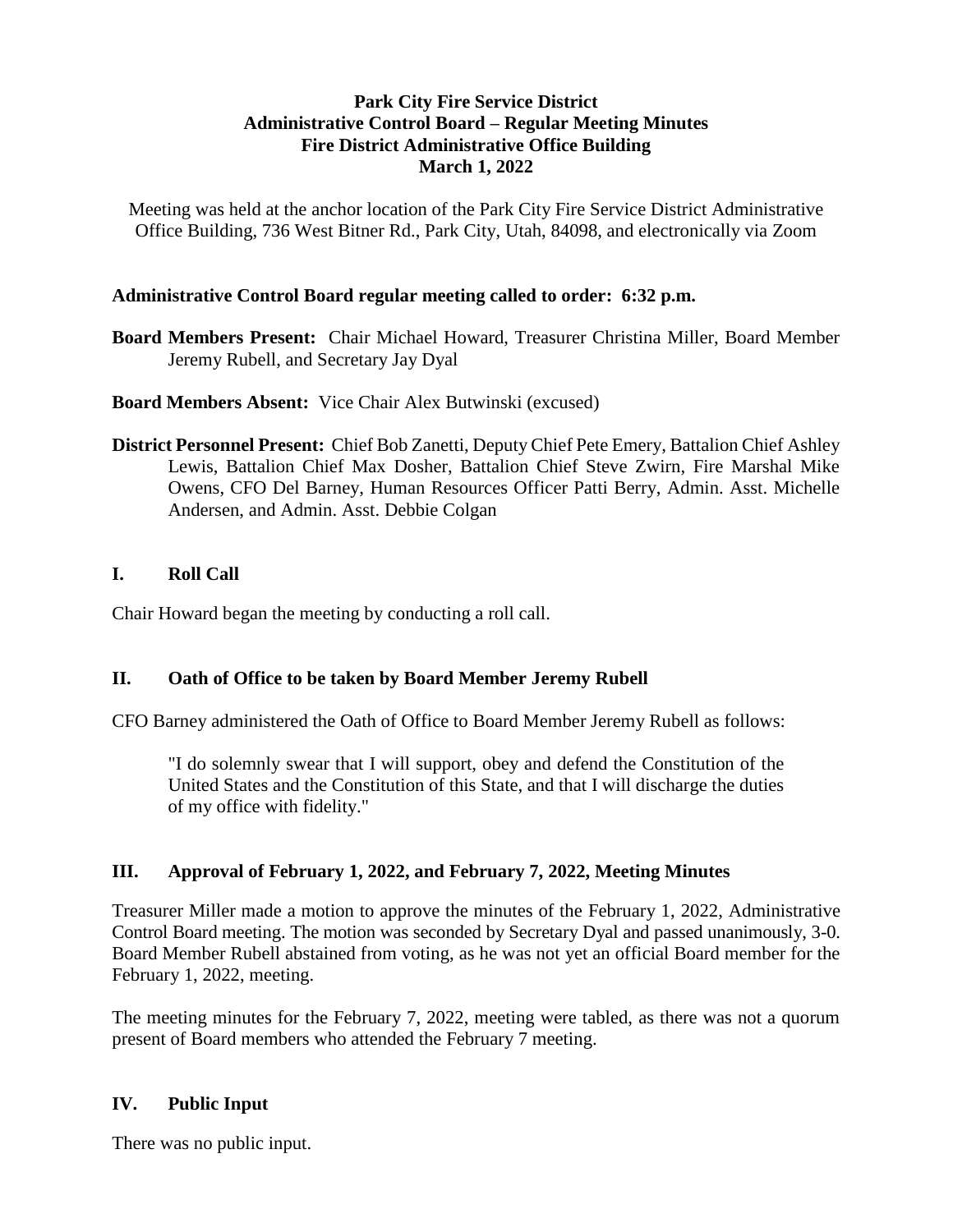#### **V. Board Member Reports and Business**

#### **A. Correspondence**

Chair Howard commented the thank you notes the District received were thoughtful.

#### **B. Financial**

There was no discussion of the financial reports.

#### **VI. Old Business**

There was not any old business.

#### **VII. New Business**

### **A. Possible Approval to Recommend Policies to the Governing Board for Final Approval**

Secretary Dyal made a motion to recommend Policies 4, 6, 7, 8, 9, 10, and 11 as discussed in the work session to the governing board for final approval. The motion was seconded by Treasurer Miller and passed unanimously, 4-0.

### **VIII. Staff Reports and Input**

Treasurer Miller commented about an incident in the monthly report where an AED was placed on a patient and no shock was advised. She asked if it is the AED that advises no shock or if that is a crew decision, and Chief Emery replied the device advises whether to shock or not. Chair Howard also had a question regarding what equipment was shown in a picture in the monthly report, and Chief Dosher replied it was a tripod built for high-point extrication training, such as rescuing someone from a ditch.

### **IX. Discussion of Possible Future Agenda Items/Additional Comments**

Larsen & Company will present the 2021 audit to the Board at the April  $5<sup>th</sup>$  meeting, and LeGrand Bitter of the Utah Association of Special Districts will provide Open Meetings Act training during the May  $3<sup>rd</sup>$  meeting beginning at  $5:00$  p.m.